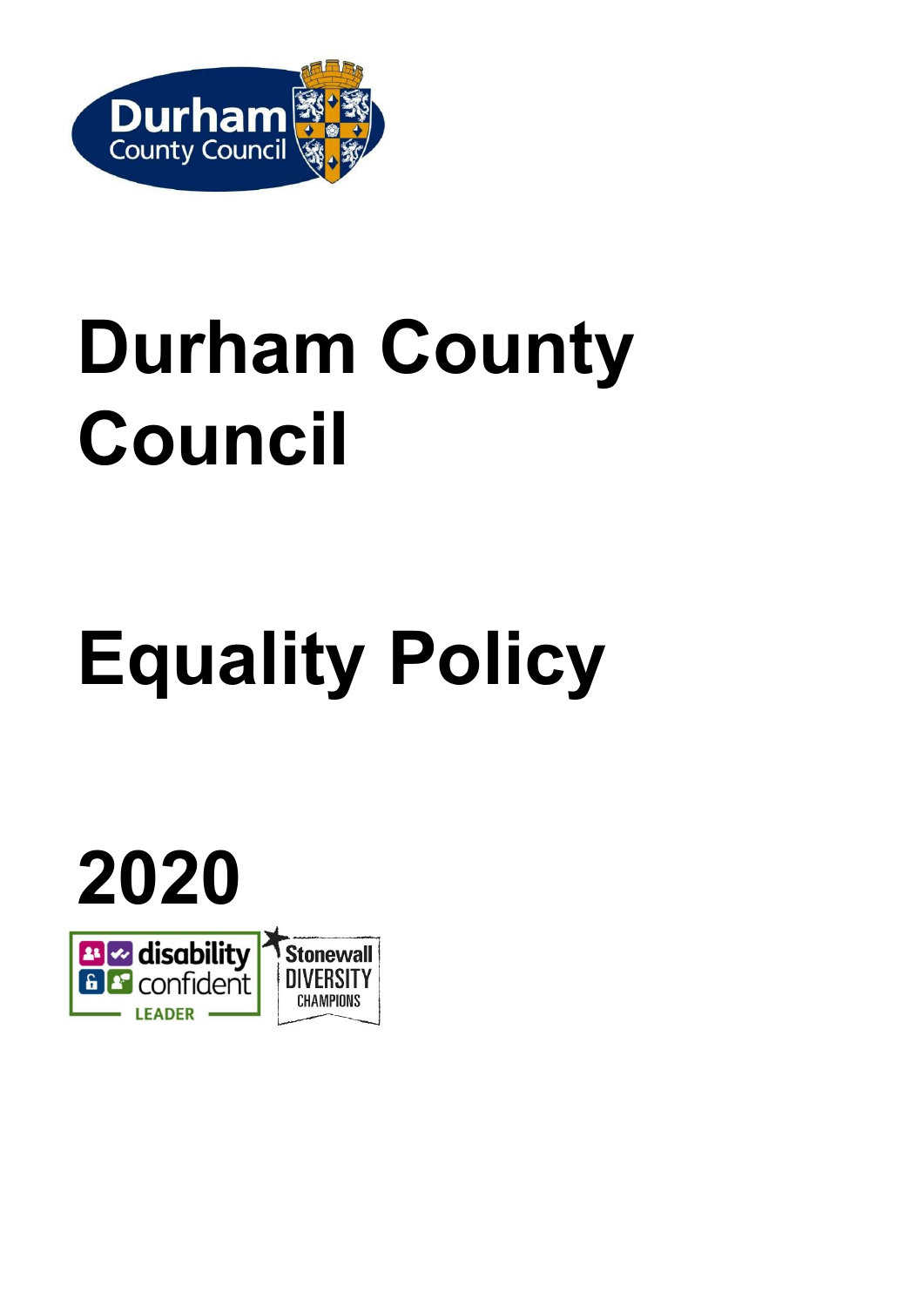

If you would like to contact the equality team please contact us as follows:

**Email:** [equalities@durham.gov.uk](mailto:equalities@durham.gov.uk)

Post: Equality Office, Resources, Durham County Council, County Hall, Durham, DH1 5UF

**Telephone:** 03000 268019

| <b>Version Date</b> | Version<br>number | <b>Reviser</b> | <b>Approver</b>  | <b>Review date</b> |
|---------------------|-------------------|----------------|------------------|--------------------|
| 5 August 2020       | V                 | J Haworth      | Cabinet 16,09,20 | September 2022     |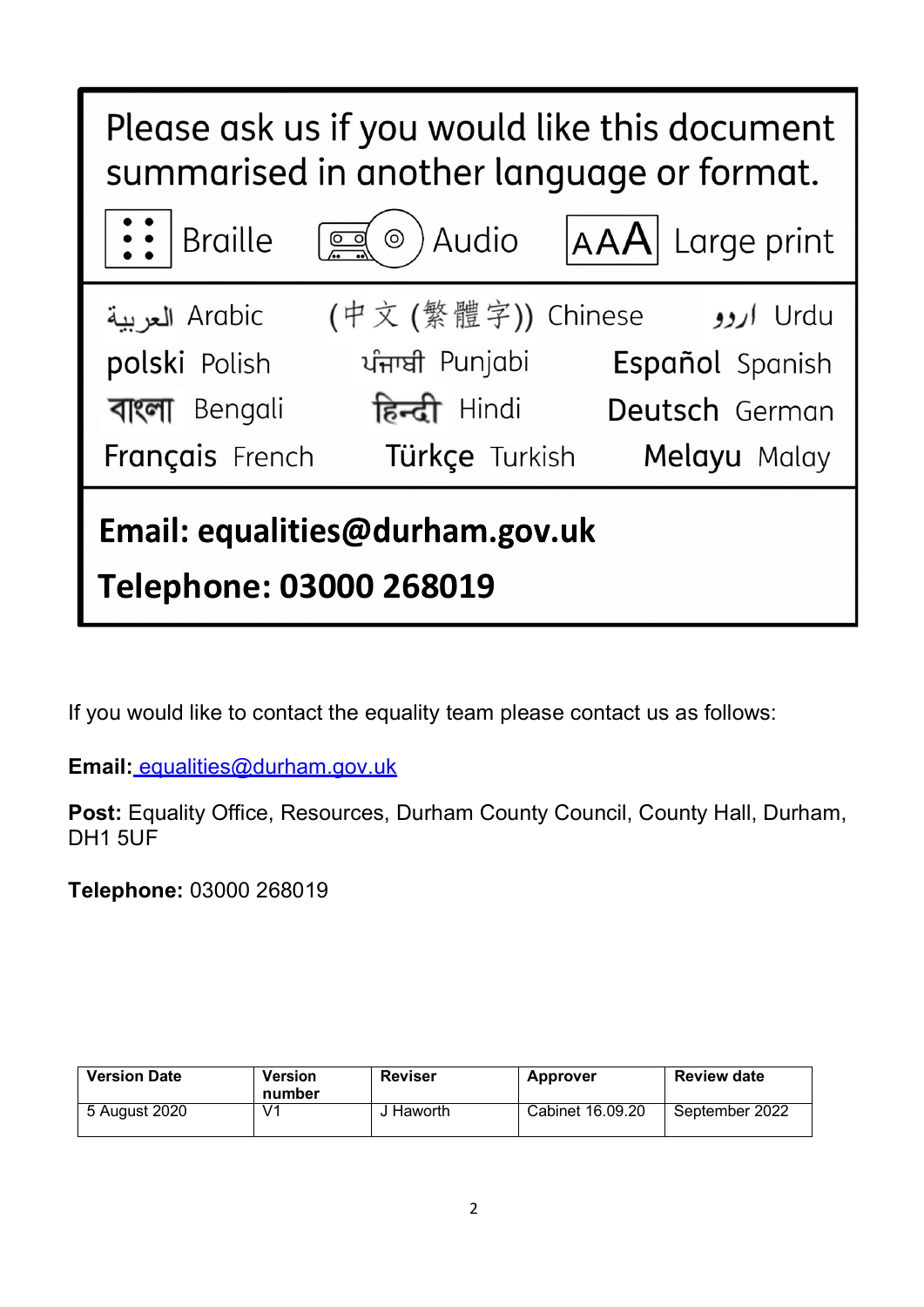Equality and inclusion are at the heart of Durham County Council's vision and core values. We recognise that inequality continues to affect different people and communities in different ways. We are committed to creating and sustaining a modern and supportive working environment for our employees and tackling the inequalities, prejudice and discrimination affecting the diverse communities which we serve.

# **Background**

The Equality Act 2010 brought together a number of existing laws making it a more streamlined piece of legislation. It sets out the personal characteristics that are protected by the law and behaviour that is unlawful. The protected characteristics under the Act are; age, disability, gender reassignment, marriage and civil partnership, pregnancy and maternity, race, religion and belief, sex, sexual orientation.

Under the Act people are not allowed to discriminate, harass or victimise another person because they have any of the protected characteristics. There is also protection against discrimination where someone is perceived to have one of the protected characteristics or where they are associated with someone who has a protected characteristic. As a major employer and provider of services Durham County Council is committed to advancing equality of opportunity and providing fair access and treatment in employment and when delivering or procuring services or working in partnership.

This policy reinforces our responsibility under the public sector equality duty (PSED) which was created under the Equality Act 2010. It consists of a general equality duty and specific duties.

#### **General Duty**

- Eliminate unlawful discrimination, harassment, victimisation and other conduct prohibited by the Act;
- Advance equality of opportunity between people who share a protected characteristic and those who do not; and
- Foster good relations between people who share a protected characteristic and those who do not.

#### **Specific Duties**

- To publish information to demonstrate how we are complying with the Public Sector Equality Duty, and
- To prepare and publish equality objectives (at least every four years).

The specific duties help us to improve performance on the general duty, by improving focus and transparency.

# **Policy statement**

Our policy is to treat people fairly, with respect and dignity. We believe that everyone in County Durham deserves excellent public services which take account of their needs and circumstances. As an employer, service provider, partner and community leader we will ensure that all communities have opportunities to access our services, be involved in decision making and be part of our workforce.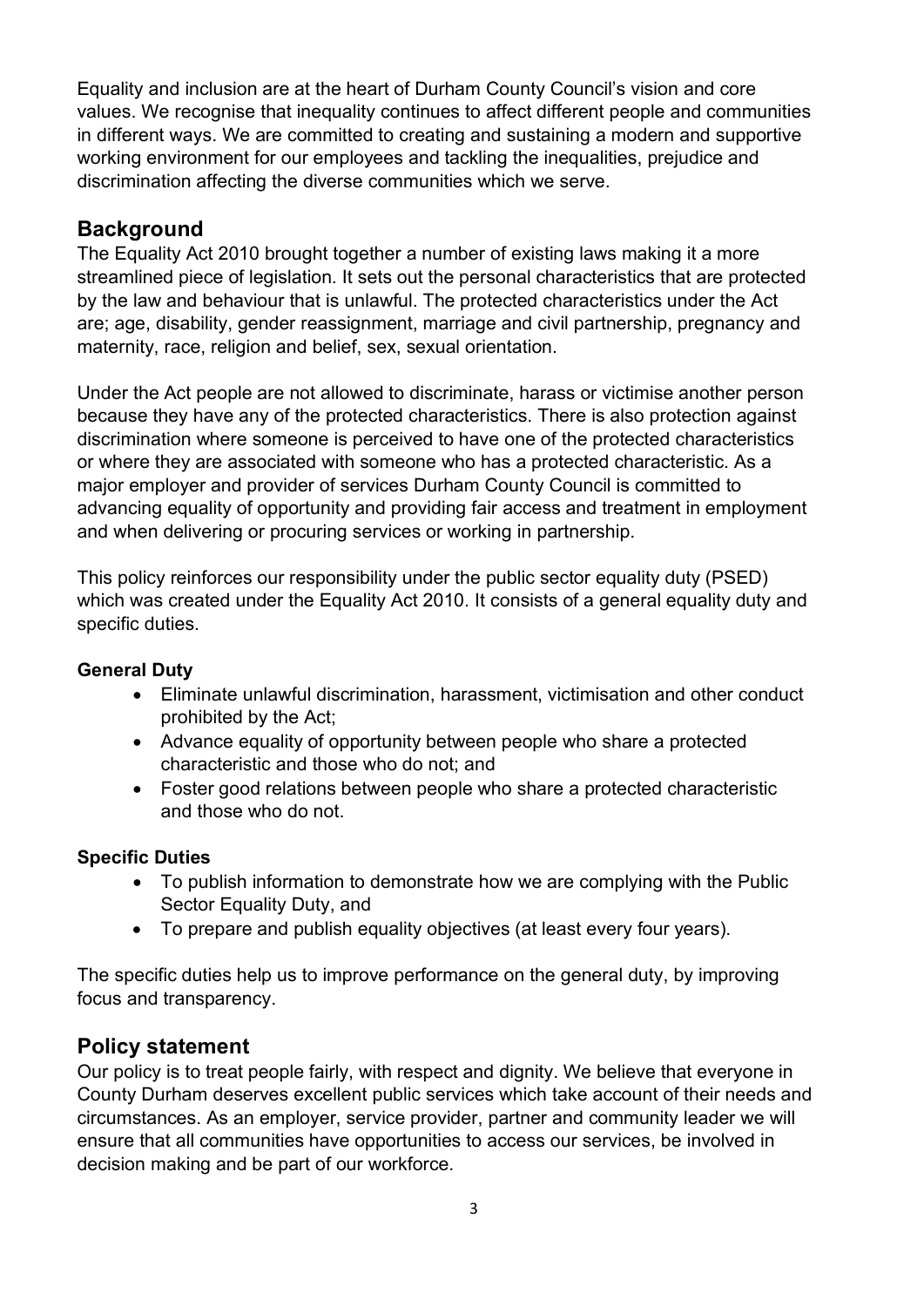# **Responsibilities**

Our policy applies to every elected member, employee, volunteer and any other person or organisation employed by the council to work or to deliver services on its behalf. This includes contractual and commissioning arrangements. The policy applies to all workrelated situations including social events and the use of electronic communications and social media.

It is the individual's responsibility to:

- Treat others fairly, with dignity and respect,
- Follow council policies and procedures,
- Ensure documentation, information and activity is lawful,
- Consider reasonable adjustments and other requirements relating to disabled people,
- Challenge discrimination and unfair treatment, reporting it where appropriate, and
- Attend relevant training and ask for advice where necessary.

All actions, which are intentionally contrary to this policy, will be dealt with under the appropriate disciplinary procedure.

# **Our commitment**

We know that some people face inequality and disadvantage<sup>1</sup>, prejudice and discrimination and we are committed to tackling this and use a variety of methods to demonstrate and progress our commitment. We understand the challenges some groups experience, including the social and physical barriers experienced by disabled people, which limit opportunities or choices. We are committed to integrating equality into mainstream service planning, development, delivery and management. This is evident through our policy documentation and budgetary decisions and allocation.

As part of our specific duties we must develop and deliver equality objectives at least every four years, our equality objectives for 2020-24 are set out below. This helps us to focus our attention on specific equality issues in order to deliver real improvement.

We will take all reasonable steps to ensure that discrimination is prevented, such as staff training and inclusive service design and delivery. We perceive discriminatory bullying, harassment and unfair treatment of any individual as contradictory to our core values which will not be tolerated and have processes in place to investigate complaints.

We have described below some of the ways we meet our commitment to equality.

#### **Equality objectives**

Our equality objectives (2020-24) were identified through recent public consultation with a wide range of stakeholders for a shared vision for the county for the next 15 years<sup>2</sup>.

<sup>1</sup> https:/[/www.equalityhumanrights.com/en/britain-fairer](http://www.equalityhumanrights.com/en/britain-fairer)

<sup>2</sup> https:/[/www.durham.gov.uk/vision](http://www.durham.gov.uk/vision)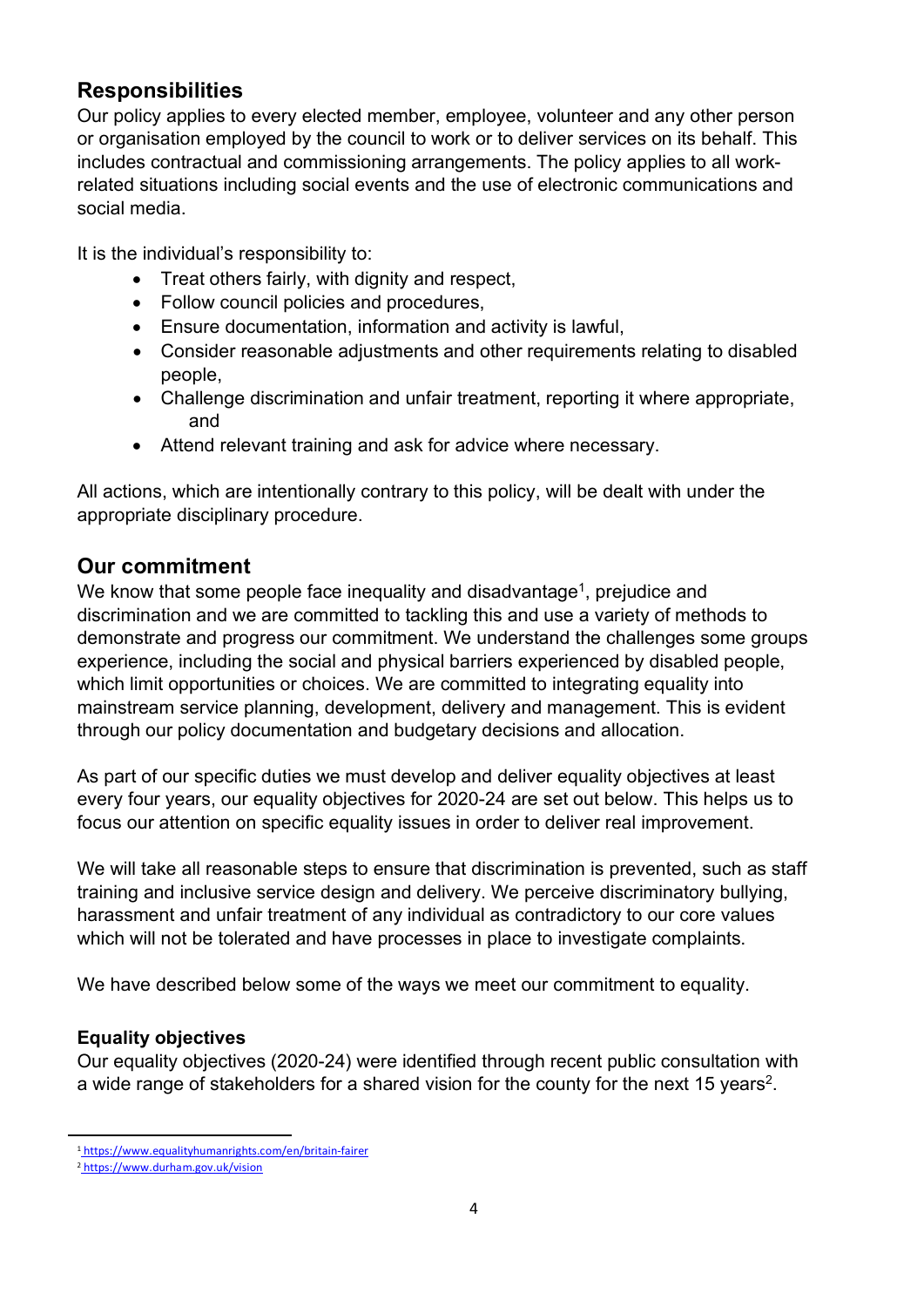Analysis of evidence including countywide data sets<sup>3</sup> and national policy has also influenced our priorities.

Our equality objectives support the 2035 vision that County Durham is a place where there are more and better jobs, people live long and independent lives and our communities are well connected and supportive of each other. The council plan reflects this vison and includes a fourth ambition to be an excellent council. Our equality objectives align to the vision and corporate planning framework with supporting outcomes and actions, which will be used as a framework to illustrate how the council complies with the Public Sector Equality Duty.

Our equality objectives are:

- **We will improve employment opportunities for disabled people**
	- o As a Disability Confident Leader, we will improve recruitment and retention rates of disabled people within the council and work with businesses locally to improve disability employment rates countywide and through our approach to procurement.
- **We will build inclusive communities**
	- o To connect our communities and improve levels of tolerance and integration for our diverse communities we will support better partnership working on equality. This work will support a series of events that foster good relations between groups.

#### • **We will build an inclusive and welcoming employee culture**

o Through our transformation programme we will become a more inclusive organisation by improving our staff engagement through the development of staff networks and improving how we collect, monitor, analyse and utilise staff diversity data.

#### **Our values**

The culture of our council is created by the way we behave. To help develop a positive culture, four core values and a behaviour framework have been developed to describe the sort of organisation we want to be. Our 'open' values focus on creating a positive working environment by setting guidelines for the way staff should approach their work which underpin our approach to equality and inclusion:

**O**utcome focussed – we work together to achieve the best for people

**P**eople focussed – we put people and communities at the heart of everything we do **E**mpowering – we value trust and support each other

i**N**novative – we embrace change and look for better ways to deliver services

#### **Impact assessment and equality analysis**

We use a process of equality impact assessment (EIA) to support the development of inclusive and responsive policies, procedures and service provision. These are carried out when a new policy, procedure or service is being developed or significantly changed, where a service review is taking place or where a potential inequality has been identified. The assessment involves an evidence based analysis of impact across the protected

<sup>3</sup> https:/[/www.durhaminsight.info/](http://www.durhaminsight.info/)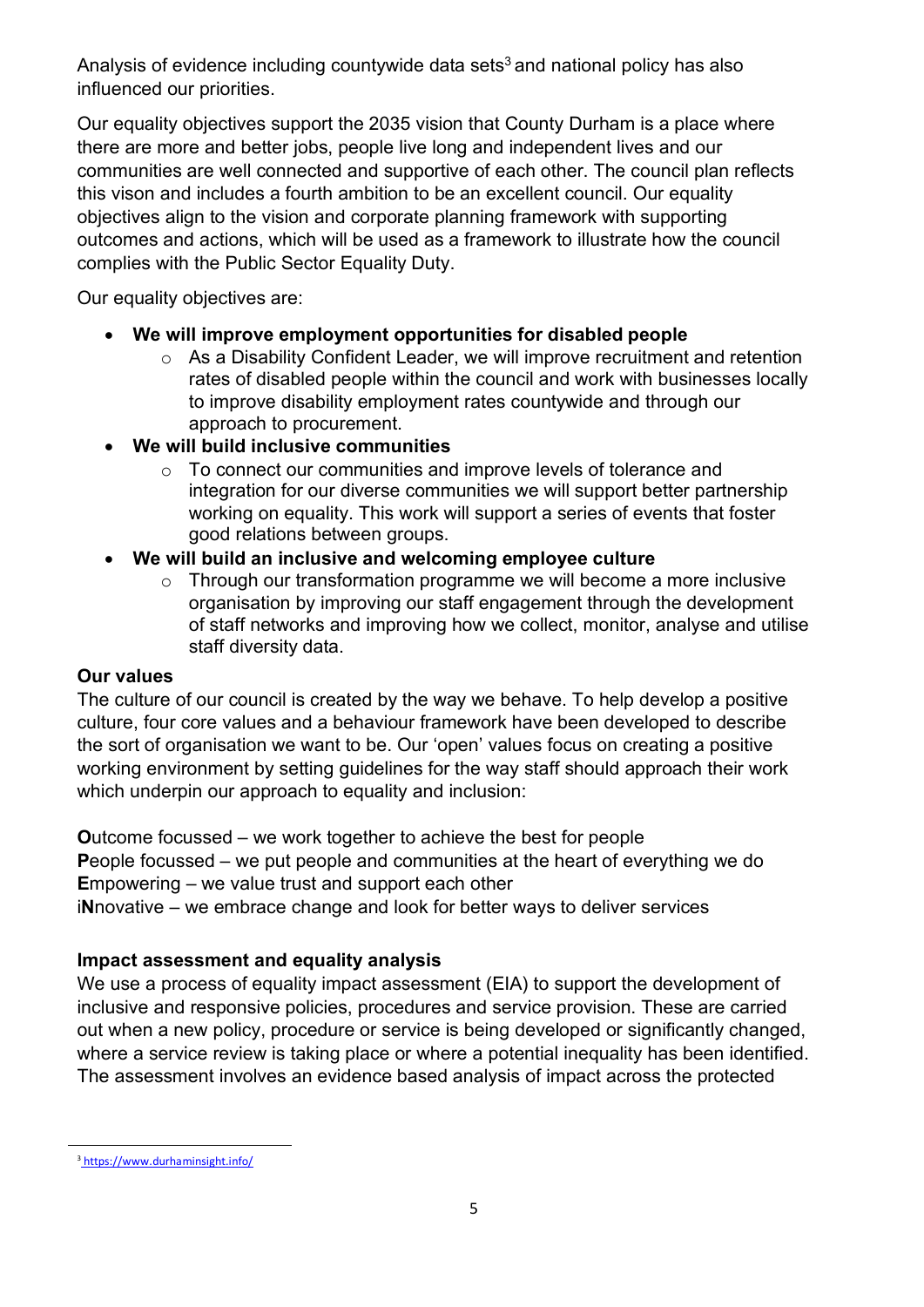characteristics. This is carried out for all medium-term financial plan (MTFP) proposals as well as Cabinet and delegated decisions where there is a relevance to equality.

#### **Integrated communities**

We know that people in our communities can face prejudice and discrimination. This can be due to fear, a lack of understanding or intolerance which may be linked to a person's disability, race, religion, sexual orientation or transgender identity. We recognise that some people express fear, lack of respect and contempt towards people from other groups and communities.

To tackle this, we work closely with a range of agencies including Durham Police under the banner of the Safe Durham Partnership to tackle the underlying causes of crime and behaviour adversely affecting our communities. Our tension monitoring toolkit responds to the Government's Integrated Communities Action Plan<sup>4</sup> and sets out how the council will respond to incidents. It acts as a guidance tool for those responding to hate incidents and facilitating community cohesion.

We actively facilitate integration, with programmes that build intercultural awareness and via activities such as the refugee mentoring project. We mark specific events such as Holocaust Memorial Day and Durham Pride. We have also adopted the working definition of anti-Semitism as set out by International Holocaust Remembrance Alliance<sup>5</sup>.

#### **Consultation and involving others**

To ensure our services are inclusive and responsive we involve and consult employees, elected members, trade unions and people who use our services, on service changes, including communities and organisations who represent protected groups, e.g. Area Action Partnerships, Disability Partnership, People's Parliament. Engaging with communities of interest allows us to gain focussed customer insight and, where required, external validation for schemes such as our Disability Confident Leader application.

#### **Commissioning and procurement**

Integrating equality considerations into our commissioning and procurement work improves services by making them more appropriate and responsive to the needs of different groups. Use of our procurement award criteria helps us to engage with organisations who drive equality through schemes such as Disability Confident and Stonewall Diversity Champions.

#### **Employee policies and practices**

As an inclusive and supportive employer, we ensure our policies and practices do not discriminate and treat staff with dignity and respect. The principles of equality are embedded within our employment policies. All staff and elected members receive mandatory equality training. Additional specific and tailored equality training modules or sessions and awareness raising events are also available to staff and members.

<sup>4</sup> https:/[/www.gov.uk/government/publications/integrated-communities-action-plan](http://www.gov.uk/government/publications/integrated-communities-action-plan) 

<sup>5</sup> https:/[/www.holocaustremembrance.com/working-definition-antisemitism](http://www.holocaustremembrance.com/working-definition-antisemitism)